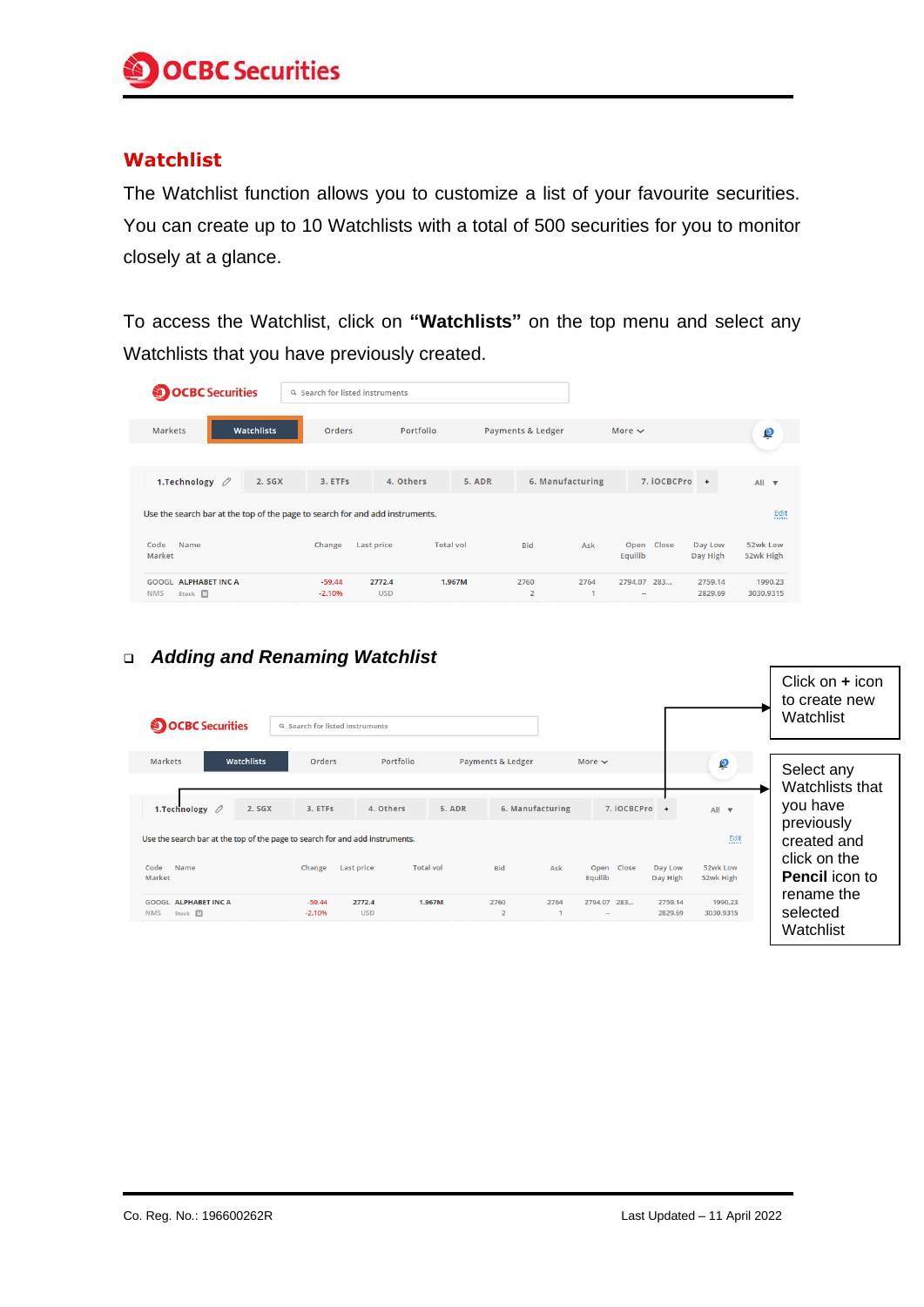**OCBC** Securities

#### ❑ *Adding Securities Directly to Watchlist*



You may also add securities to Watchlist from counter information ticket.

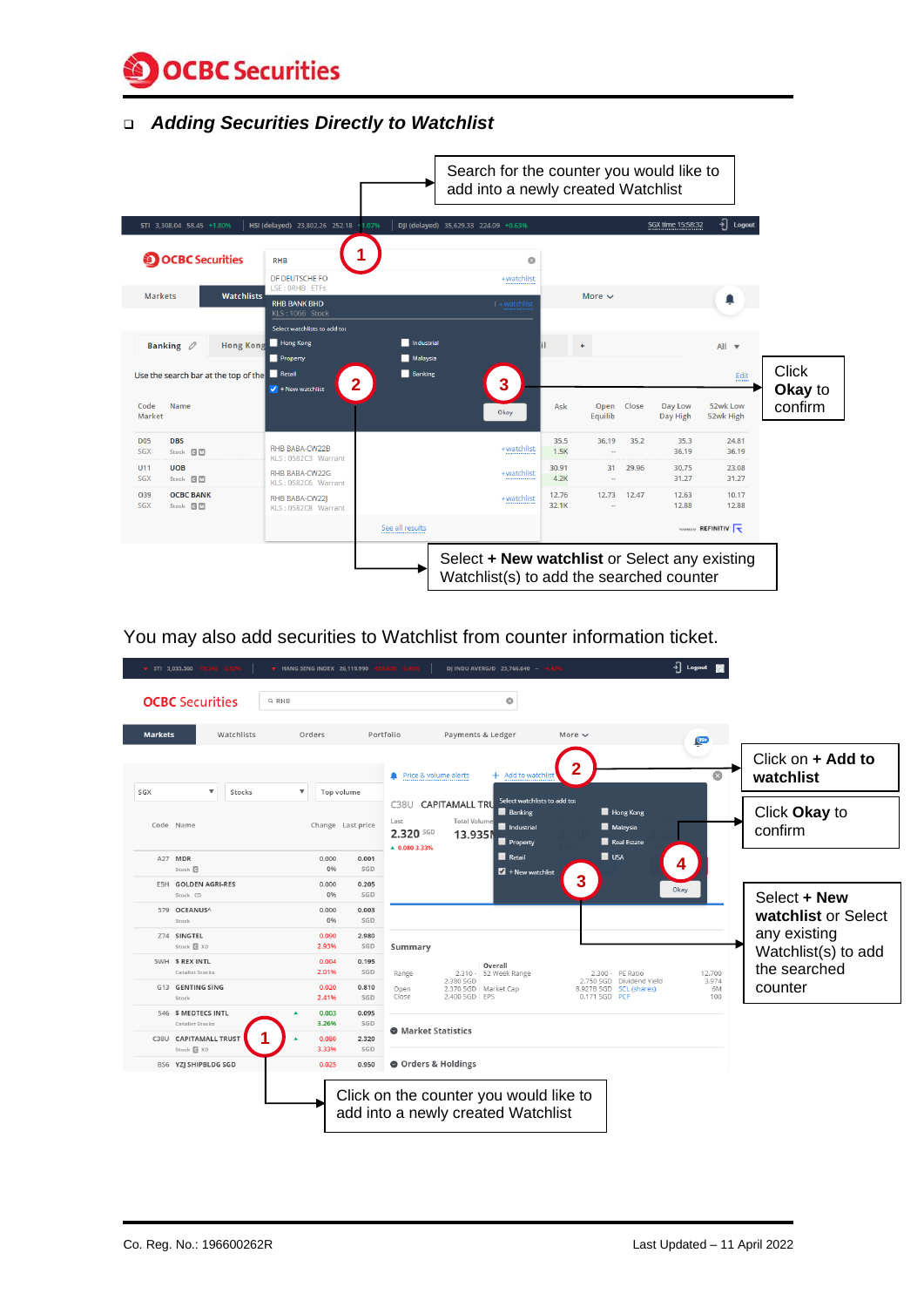

# ❑ *Removing Securities from Watchlist*

# From Watchlists Page:

| STI 3,308.13 58.54 +1.80%                                                    | HSI (delayed) 23,802.26 252.18 +1.07% |                                              | DJI (delayed) 35,629.33 224.09 +0.63% |                                |                                           |                          | $\frac{1}{2}$ Logout<br>SGX time 15:49:06 |                                   |
|------------------------------------------------------------------------------|---------------------------------------|----------------------------------------------|---------------------------------------|--------------------------------|-------------------------------------------|--------------------------|-------------------------------------------|-----------------------------------|
| <b>OCBC</b> Securities                                                       | $Q$ ocbc                              |                                              |                                       | $\circledcirc$                 |                                           |                          |                                           | Select any<br>Watchlists that you |
| <b>Markets</b><br><b>Watchlists</b>                                          | Orders                                | Portfolio                                    | <b>Payments &amp; Ledger</b>          |                                | More $\sim$                               |                          | ▲                                         | previously created                |
|                                                                              |                                       |                                              |                                       |                                |                                           |                          |                                           |                                   |
| Banking $\varnothing$<br><b>Hong Kong</b>                                    | Industrial                            | <b>Malaysia</b>                              | Property                              | <b>Retail</b>                  |                                           |                          |                                           |                                   |
| Use the search bar at the top of the page to search for and add instruments. |                                       |                                              |                                       |                                |                                           |                          |                                           |                                   |
| Name<br>Code<br>Market                                                       | Change<br><b>Last price</b>           | <b>Total vol</b>                             | <b>Bid</b>                            | Ask                            | Open                                      | Close                    | 52wk Low<br>Day Low                       |                                   |
| <b>D05</b><br><b>DBS</b>                                                     | $+0.31$                               | 35.51<br>5.398M                              | 35.5                                  | 35.51                          | Equilib<br>36.19                          | 35.2                     | Day High<br>52wk High<br>24.81<br>35.3    | Click on Edit                     |
| <b>SGX</b><br>Stock <b>BM</b>                                                | $+0.88%$                              | SGD                                          | 11.8K                                 | 5K                             | $\sim$                                    |                          | 36.19<br>36.19                            |                                   |
| U11<br><b>UOB</b><br><b>SGX</b><br>Stock <b>GM</b>                           | $+0.94$<br>$+3.14%$                   | 30.9<br>5.577M<br>SGD                        | 30.89<br>10.1K                        | 30.91<br>3.5K                  | 31                                        | 29.96                    | 30.75<br>23.08<br>31.27<br>31.27          |                                   |
| O39<br><b>OCBC BANK</b><br><b>SGX</b><br>Stock CM                            | $+0.28$<br>$+2.25%$                   | 12.75 $\bullet$<br>13.389M<br>SGD            | 12.75<br>23.7K                        | 12.76<br>14.9K                 | 12.73                                     | 12.47                    | 12.63<br>10.17<br>12.88<br>12.88          |                                   |
|                                                                              |                                       |                                              |                                       |                                |                                           |                          |                                           |                                   |
| STI 3,310.87 61.28 +1.89%                                                    | HSI (delayed) 23,802.26 252.18 +1.07% |                                              | DJI (delayed) 35,629.33 224.09 +0.63% |                                |                                           |                          | $\frac{1}{2}$ Logout<br>SGX time 16:15:19 |                                   |
| <b>OCBC</b> Securities                                                       | Q Search for listed instruments       |                                              |                                       | O                              |                                           |                          |                                           |                                   |
|                                                                              |                                       |                                              |                                       |                                |                                           |                          |                                           |                                   |
| <b>Watchlists</b><br><b>Markets</b>                                          | Orders                                | Portfolio                                    | <b>Payments &amp; Ledger</b>          |                                | More $\sim$                               |                          | ▲                                         |                                   |
|                                                                              |                                       |                                              |                                       |                                |                                           |                          |                                           |                                   |
| Banking $\varnothing$<br><b>Hong Kong</b>                                    | <b>Industrial</b>                     | <b>Malaysia</b>                              | <b>Property</b>                       | <b>Retail</b>                  | $\ddot{}$                                 |                          |                                           | <b>Click Done</b>                 |
| Click on an instrument and drag to where you want it to appear.              |                                       |                                              |                                       |                                |                                           |                          | <b>Done</b>                               |                                   |
|                                                                              |                                       |                                              |                                       |                                |                                           |                          |                                           |                                   |
| Code<br>Market<br><b>Name</b>                                                | ✓<br><b>Last price</b><br>Change      | $\overline{\mathcal{L}}$<br><b>Total vol</b> | $\overline{\mathbf{v}}$<br><b>Bid</b> | $\overline{\mathbf{v}}$<br>Ask | v<br>✓<br><b>Close</b><br>Open<br>Equilib | ✓<br>Day Low<br>Day High | 3<br>52wk Low<br>52wk High                |                                   |
| U11<br><b>UOB</b><br><b>SGX</b><br>Stock <b>C</b> M                          | SGD<br>+3.309                         | 5.78M                                        | 30.94<br>10.5K                        | 30.95<br>2.9K                  | 31<br>29.96                               | 30.75<br>31.27           | 勔<br>23.08<br>31.27                       |                                   |
| O39<br><b>OCBC BANK</b><br><b>SGX</b><br>Stock <b>C</b> M                    | 0.29<br>$+2.33$<br><b>SGD</b>         | 13.573M                                      | 12.75<br>93.9K                        | 12.76<br>75.6K                 | 12.73<br>12.47                            | 12.63<br>12.88           | 侕<br>10.17<br>12.88                       | Click on the                      |
|                                                                              |                                       |                                              |                                       |                                |                                           |                          |                                           | Delete icon                       |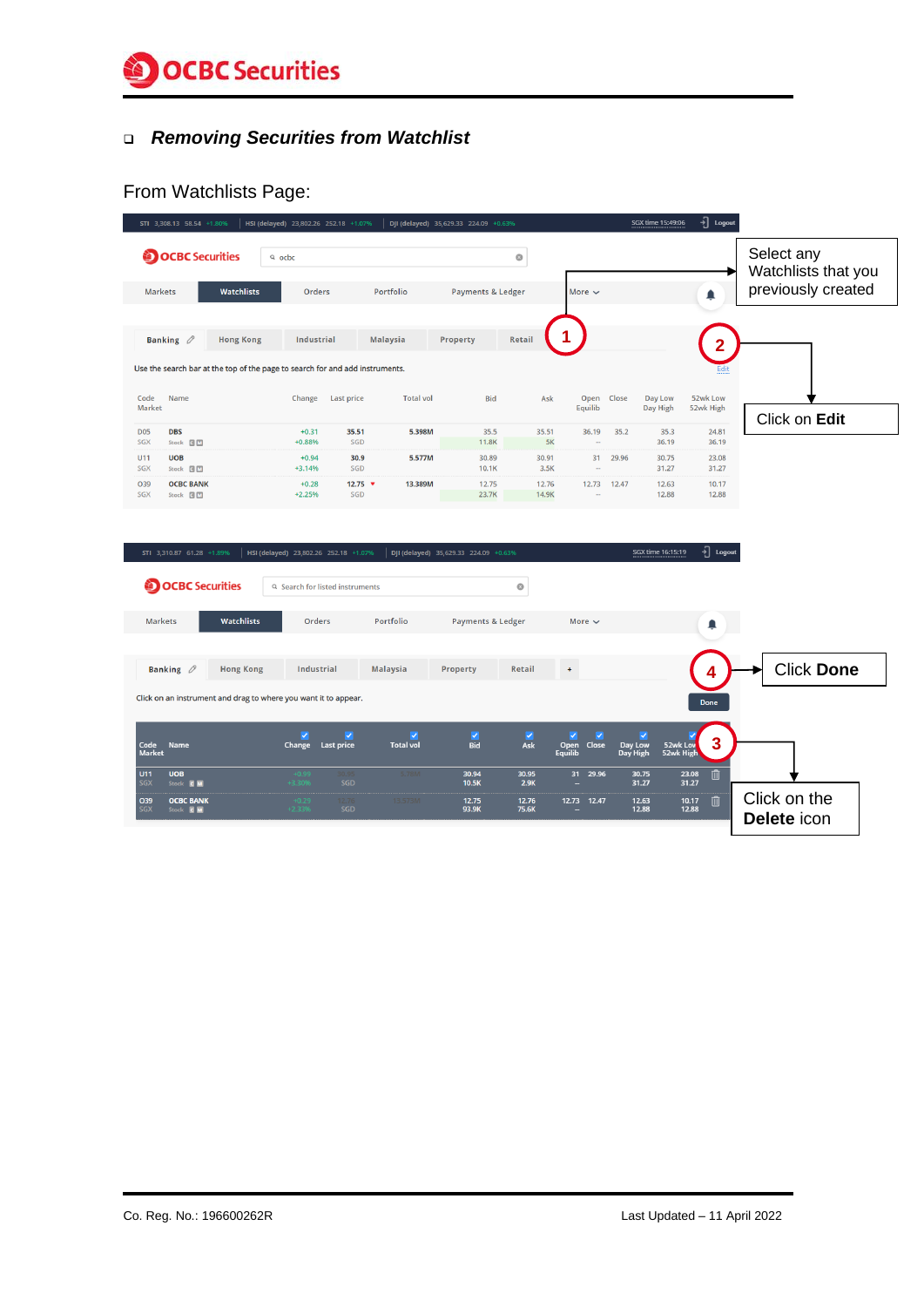

#### From Search:

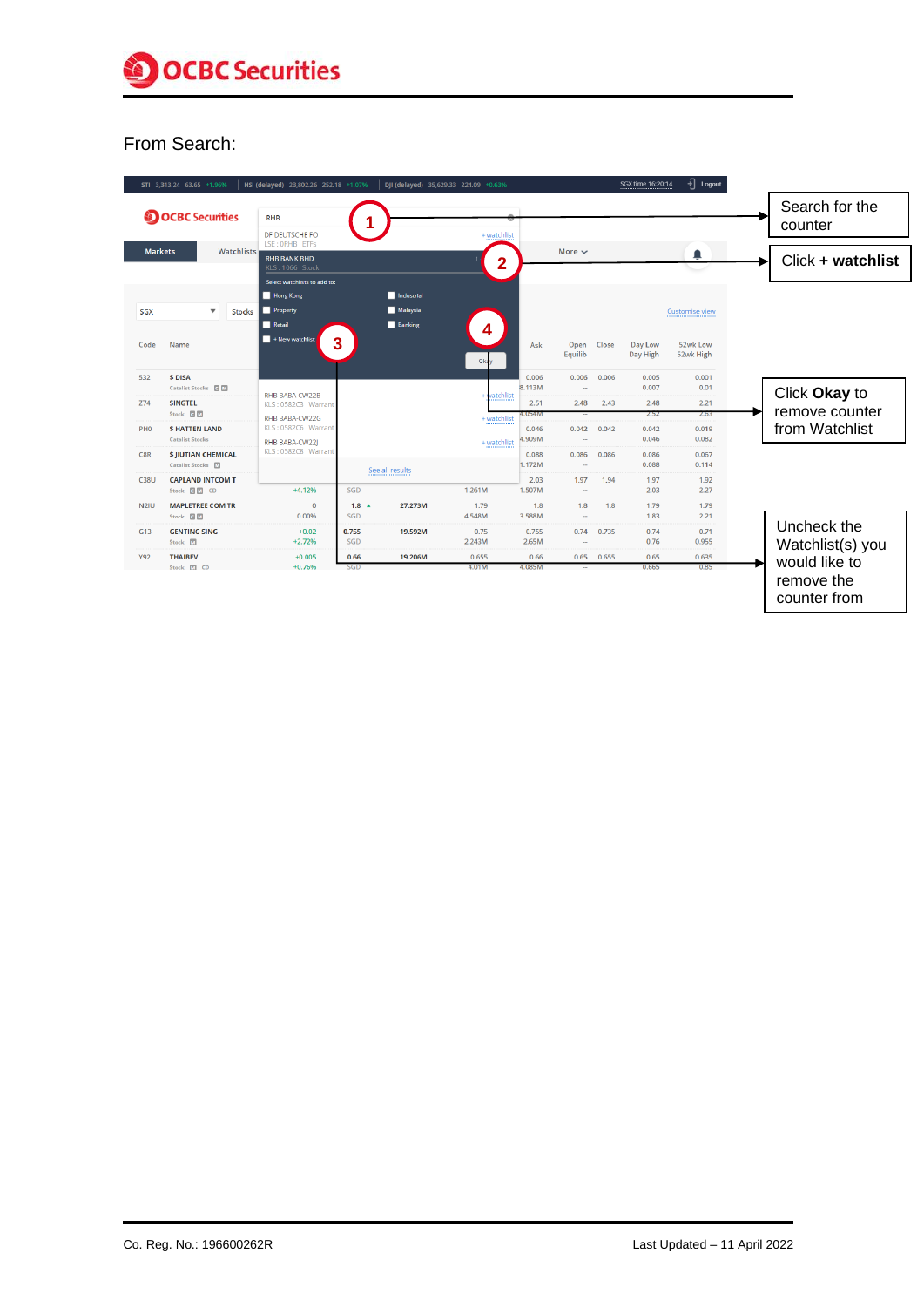

# From Counter Information Ticket:

|                           | STI 2,513.230 -38.690 -1.52%                                                                          | HANG SENG INDEX 23,659.610                                              | $\frac{1}{2}$ Logout<br>SGX Time 12:16:09<br>$-133.940 - 0.56%$<br>DJ INDU AVERG/D 23,018.880 - 631.560 - 2.67%                                                                                                                                                             |                                                                                               |
|---------------------------|-------------------------------------------------------------------------------------------------------|-------------------------------------------------------------------------|-----------------------------------------------------------------------------------------------------------------------------------------------------------------------------------------------------------------------------------------------------------------------------|-----------------------------------------------------------------------------------------------|
|                           | <b>OCBC</b> Securities                                                                                | Q Search for listed instruments                                         | $\circ$                                                                                                                                                                                                                                                                     |                                                                                               |
| <b>Markets</b>            | Watchlists                                                                                            | Orders                                                                  | Portfolio<br>$\frac{99+}{2}$<br>Payments & Ledge<br>More $\sim$<br>2<br>$\odot$<br>Price & volume alerts<br>+ Add to watchlist                                                                                                                                              | Click on $+$<br>Add to<br>watchlist                                                           |
| <b>SGX</b><br>Code        | $\blacktriangledown$<br><b>Stocks</b><br><b>Name</b>                                                  | $\blacktriangledown$<br><b>Top volume</b><br>Change Last price          | Select watchlists to add to:<br><b>\$ MEDTECS INTL</b><br>546<br>$\blacksquare$ \$%⪚<br>$+5%$<br><b>Total Volume</b><br>Last<br>List 11<br>$\blacksquare$ List 7<br>$0.123$ SGD<br>139.343<br>3<br>Z Listtyu<br>New Watchlist<br>$\times$ 0.024 24.24%<br>abcd<br>SG stocks | Click Okay to                                                                                 |
| 546                       | <b>S MEDTECS INTL</b><br><b>Catalist Stocks</b>                                                       | 0.024<br>0.123<br>24.24%<br>SGD                                         | 4<br>$\blacksquare$ list22<br>$+$ New watchlist<br>Okay                                                                                                                                                                                                                     | confirm                                                                                       |
| 1H <sub>3</sub><br>8YY    | <b>S CLEARBRIDGE</b><br><b>Catalist Stocks</b><br><b>S BIOLIDICS</b><br><b>Catalist Stocks</b>        | 0.087<br>0.245<br>55.06%<br>SGD<br>0.190<br>0.725<br>v<br>SGD<br>35.51% | <b>Summary</b>                                                                                                                                                                                                                                                              | Uncheck the<br>Watchlist(s)                                                                   |
| 5NG<br>505                | <b>SHEALTHWAY MED</b><br><b>Catalist Stocks</b><br><b>S ASIAMEDIC</b><br>Catalist Stocks <sup>C</sup> | 0.037<br>0.004<br>12.12%<br>SGD<br>0.002<br>0.013<br>18.18%<br>SGD      | Overall<br>33.009<br>52 Week Range<br>0.022 - PE Ratio<br>$0.100 -$<br>Range<br>0.210 SGD Dividend Yield<br>0.000<br>0.148 SGD<br>0.100 SGD<br>54.392M SGD SCL (shares)<br>810K<br>Open<br>Market Cap<br>0 SGD<br>EPS<br>0.003 SGD PCF<br>100<br>Close                      | you would like<br>to remove the<br>counter from                                               |
| 584                       | <b>S OEL</b><br>Catalist Stocks <sup>C</sup>                                                          | 0.006<br>0.025<br>31.58%<br>SGD                                         | <b>O</b> Market Statistics                                                                                                                                                                                                                                                  |                                                                                               |
| <b>42T</b><br><b>J91U</b> | <b>STRENDLINES</b><br><b>Catalist Stocks</b><br><b>ESR-REIT</b>                                       | 0.014<br>0.106<br>٠<br>15.22%<br>SGD<br>0.010<br>0.360                  | <b>O</b> Orders & Holdings                                                                                                                                                                                                                                                  |                                                                                               |
|                           |                                                                                                       |                                                                         |                                                                                                                                                                                                                                                                             | Open the<br>counter<br>information<br>ticket for a<br>counter in any<br>existing<br>Watchlist |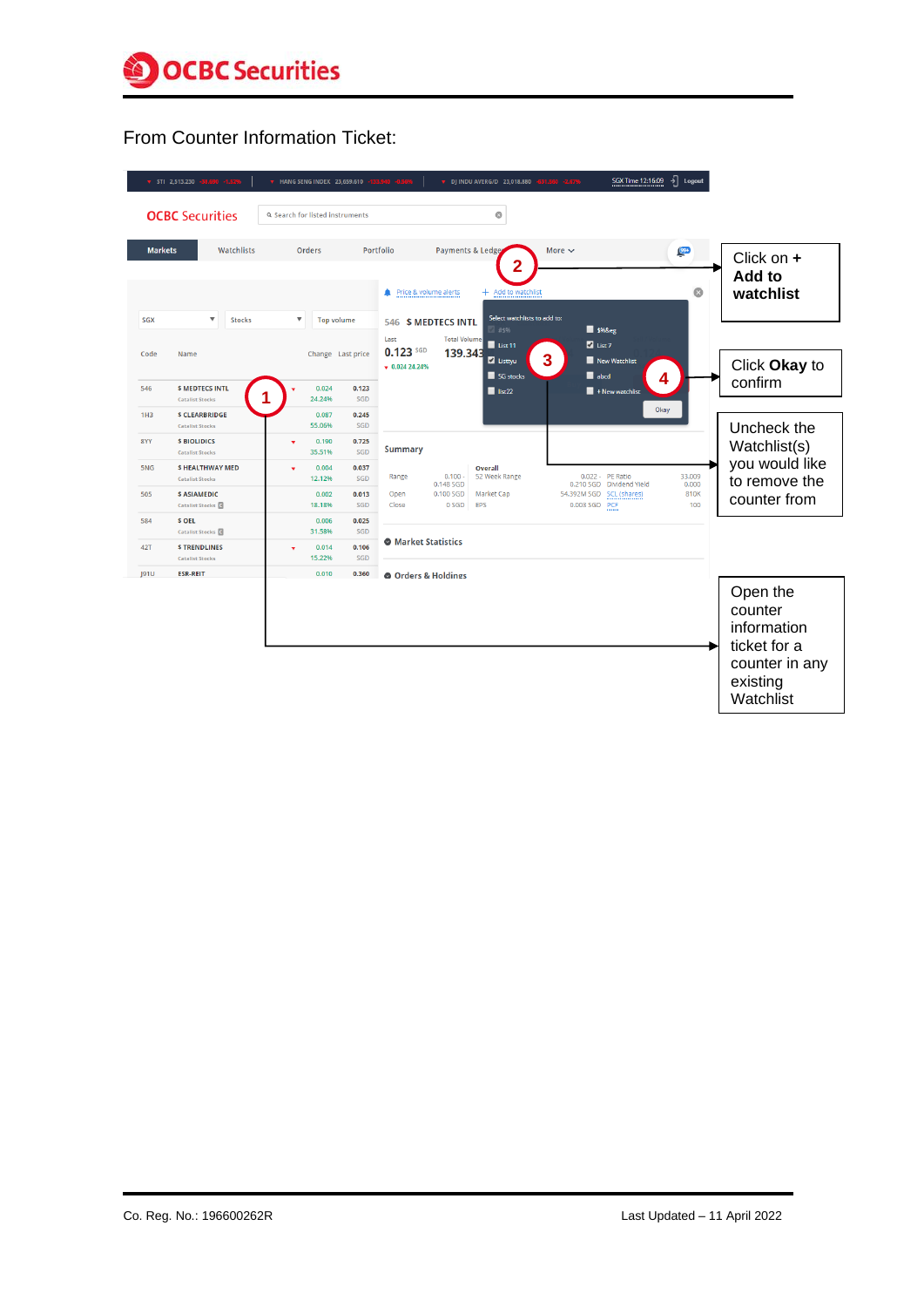## **Setting Alerts**

To use Alerts, you must first set up the Alerts preference. Click on **"More"** on the top menu and click on **"Alerts"**. Select **"Delivery Preferences"** and select the checkbox to receive alerts from the chosen channels. There are 2 features to iOCBC alerts:

- 1) Upon setting the Alert Settings, alerts will be generated automatically for each order received by iOCBC and each order submitted to the exchange.
- 2) Stock price and volume alerts can be set up to monitor the volume and price level for specific counters.

| STI 3,111.200 -41.100 -1.30%                          | HSI (delayed) 27,489.780 -514.900 -1.84% |            | $-0.8696$<br>DJI (delayed) 34,687.850 -299.170 |        | SGX time 17:44:07<br> | $\frac{1}{2}$ Logout |  |  |  |
|-------------------------------------------------------|------------------------------------------|------------|------------------------------------------------|--------|-----------------------|----------------------|--|--|--|
| <b>OCBC</b> Securities                                | Q Search for listed instruments          |            |                                                |        |                       |                      |  |  |  |
| Markets<br>Watchlists                                 | Orders                                   | Portfolio  | Payments & Ledger                              | More   |                       | $99+$                |  |  |  |
| Research<br>News                                      | Alerts<br>StockReports+                  | ChartSense |                                                |        |                       |                      |  |  |  |
| Alerts<br>Added alerts<br><b>Delivery Preferences</b> | Trading                                  |            |                                                | Mobile | Email                 |                      |  |  |  |
|                                                       | Price or volume alerts<br>Trade alerts   |            |                                                | Ø      | $\blacktriangledown$  |                      |  |  |  |
|                                                       |                                          |            |                                                | ☑      | ☑                     |                      |  |  |  |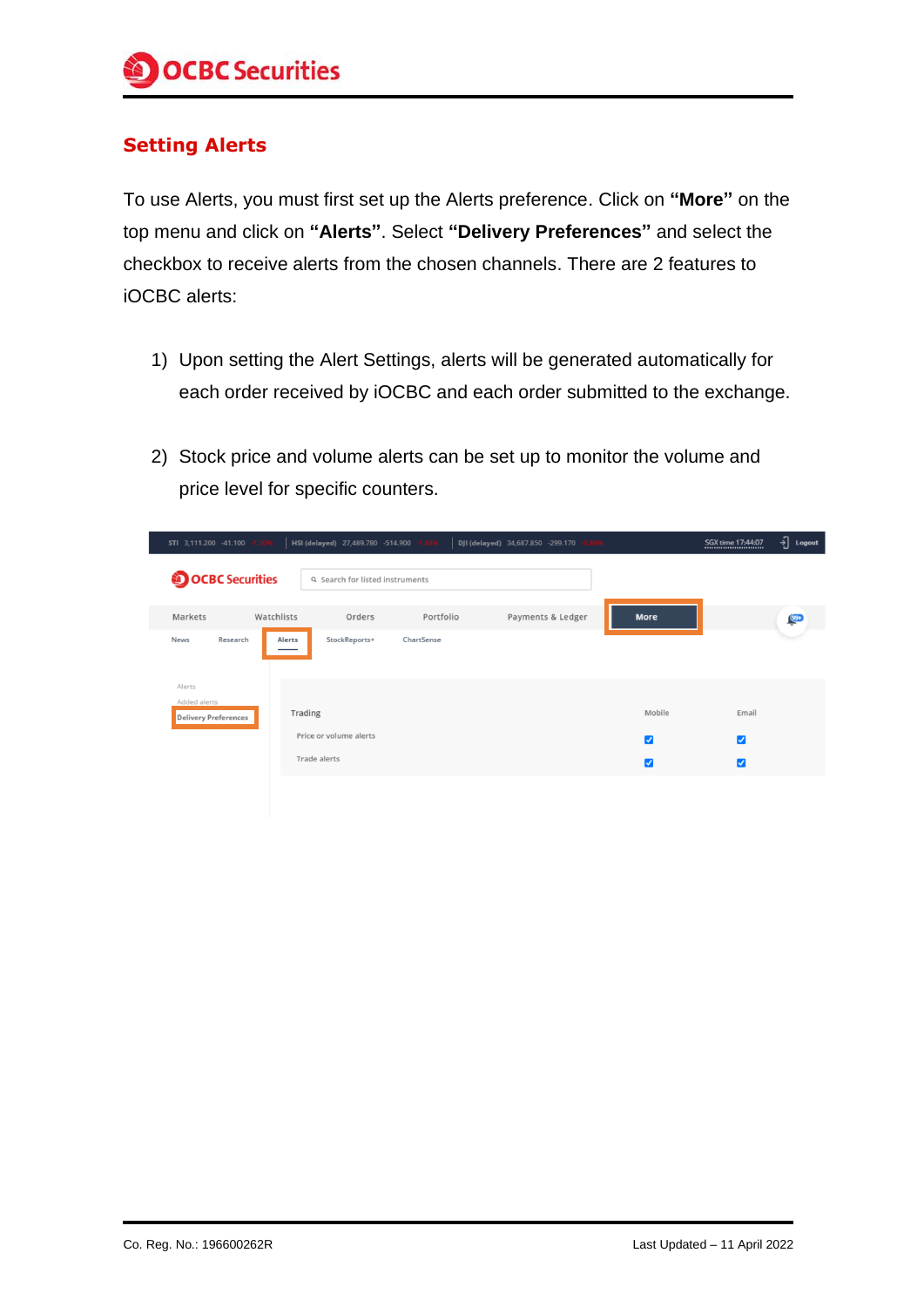

#### ❑ *Set Price Alert Criteria*

|                | ▲ STI 2,823.780 +41.410 +1.49%              | A HANG SENG INDEX 25,277.260 +236.800 +0.95%                 |              |                                                             | DJ INDU AVERG/D 23,851.020 - - 7.79%     |                                                                          | री<br>SGX Time 11:48:59<br>Logout |                                                       |
|----------------|---------------------------------------------|--------------------------------------------------------------|--------------|-------------------------------------------------------------|------------------------------------------|--------------------------------------------------------------------------|-----------------------------------|-------------------------------------------------------|
|                | <b>OCBC</b> Securities                      | Q Search for listed instruments                              |              |                                                             |                                          |                                                                          |                                   | Click on Price &<br>volume alerts<br>button to set an |
| <b>Markets</b> | Watchlists                                  | Orders                                                       |              | Portfolio                                                   | ayments & Ledger                         | More $\vee$                                                              | $99+$                             | alert                                                 |
| SGX<br>Code    | $\boldsymbol{\mathrm{v}}$<br>Stocks<br>Name | $\boldsymbol{\mathrm{v}}$<br>Top volume<br>Change Last price |              | 2<br>Price & volume alerts<br>Price rises to<br>0.060 2.14% | + Add to watchlist<br>0.7                | 3<br>Once a day<br>1.452M                                                | 4<br>ධ<br>Add<br>343.1K           | Click on <b>Add</b> to<br>confirm                     |
| 5WH            | <b>\$ REX INTL</b>                          | 0.006<br>4.76%                                               | 0.132<br>SGD |                                                             |                                          | <b>Buy</b>                                                               | Sell                              |                                                       |
| 5GJ            | Catalist Stocks<br>AUSGROUP^<br>Stock       | 0.002<br>7.69%                                               | 0.028<br>SGD |                                                             |                                          |                                                                          | Short sell<br>                    | Select the                                            |
| Z74            | <b>SINGTEL</b><br>Stock @                   | 0.060<br>2.14%                                               | 2.870<br>SGD |                                                             |                                          |                                                                          |                                   | necessary alert<br>conditions                         |
| G13            | <b>GENTING SING</b><br>Stock                | 0.005<br>0.68%                                               | 0.735<br>SGD | Summary                                                     | Overall                                  |                                                                          |                                   |                                                       |
| BS6            | YZJ SHIPBLDG SGD<br>Stock 回                 | 0.025<br>2.96%                                               | 0.870<br>SGD | Range<br>2.880 SGD<br>2.790 SGD<br>Open                     | $2.770 -$<br>52 Week Range<br>Market Cap | 2.770 - PE Ratio<br>3.560 SGD Dividend Yield<br>77.212M SGD SCL (shares) | 35,980<br>2.381<br>2.65M          | Select a counter                                      |
| E5H            | <b>GOLDEN AGRI-RES</b><br>Stock CD          | 0.008<br>4.37%                                               | 0.175<br>SGD | 2.810 SGD<br>Close                                          | EPS                                      | 0.047 SGD PCF                                                            | 100                               |                                                       |
| A17U           | <b>ASCENDAS REIT</b><br>Stock 日             | 0.060<br>$\blacktriangle$<br>1.84%                           | 3.320<br>SGD | <b>O</b> Market Statistics                                  |                                          |                                                                          |                                   |                                                       |
| 42N            | \$ IPS SECUREX<br><b>Catalist Stocks</b>    | 0.009<br>$\blacksquare$<br>17.65%                            | 0.060<br>SGD | O Orders & Holdings                                         |                                          |                                                                          |                                   |                                                       |
| Y92            | <b>THAIBEV</b><br>Stock                     | 0.005<br>$\bullet$<br>0.66%                                  | 0.750<br>SGD |                                                             |                                          |                                                                          |                                   |                                                       |
| C61U           | <b>CAPITACOM TRUST</b><br>Stock 回           | 0.010<br>0.51%                                               | 1.960<br>SGD | Chart                                                       |                                          |                                                                          | Ľ                                 |                                                       |

#### ❑ *Edit/Remove Alerts*

| STI 3,315.99 66.4 +2.04%                              | HSI (delayed) 23,802.26 252.18 +1.07%                                                                                  |           | DJI (delayed) 35,335.04 -294.29 -0.83% | ᆌ<br>SGX time 23:25:22<br>Logout                                                   |
|-------------------------------------------------------|------------------------------------------------------------------------------------------------------------------------|-----------|----------------------------------------|------------------------------------------------------------------------------------|
| <b>OCBC</b> Securities                                | <b>Q</b> Search for listed instruments                                                                                 |           |                                        | Click on More                                                                      |
| <b>Markets</b><br><b>Alerts</b><br><b>News</b>        | Watchlists<br>Orders<br>StockReports+<br>Research                                                                      | Portfolio | <b>Payments &amp; Ledger</b>           | <b>More</b><br>Click on Alerts                                                     |
| Alerts<br>З<br><b>Added alerts</b><br>Delivery prefer | <b>VFP \$ BEVERLY JCG</b><br>Price rises to 5 SGD (Once a day)<br>Price rises to 6 SGD (Once a day)<br>+Add alert<br>. |           | 面<br>0<br>面<br>0                       |                                                                                    |
|                                                       | <b>Z74 SINGTEL</b><br>Price drops to 3.86 SGD (Once a day)<br>+Add alert<br>                                           |           | 面<br>$\mathscr O$                      | <b>Select Added</b><br>alerts to edit<br>or delete the<br>alerts set by<br>counter |